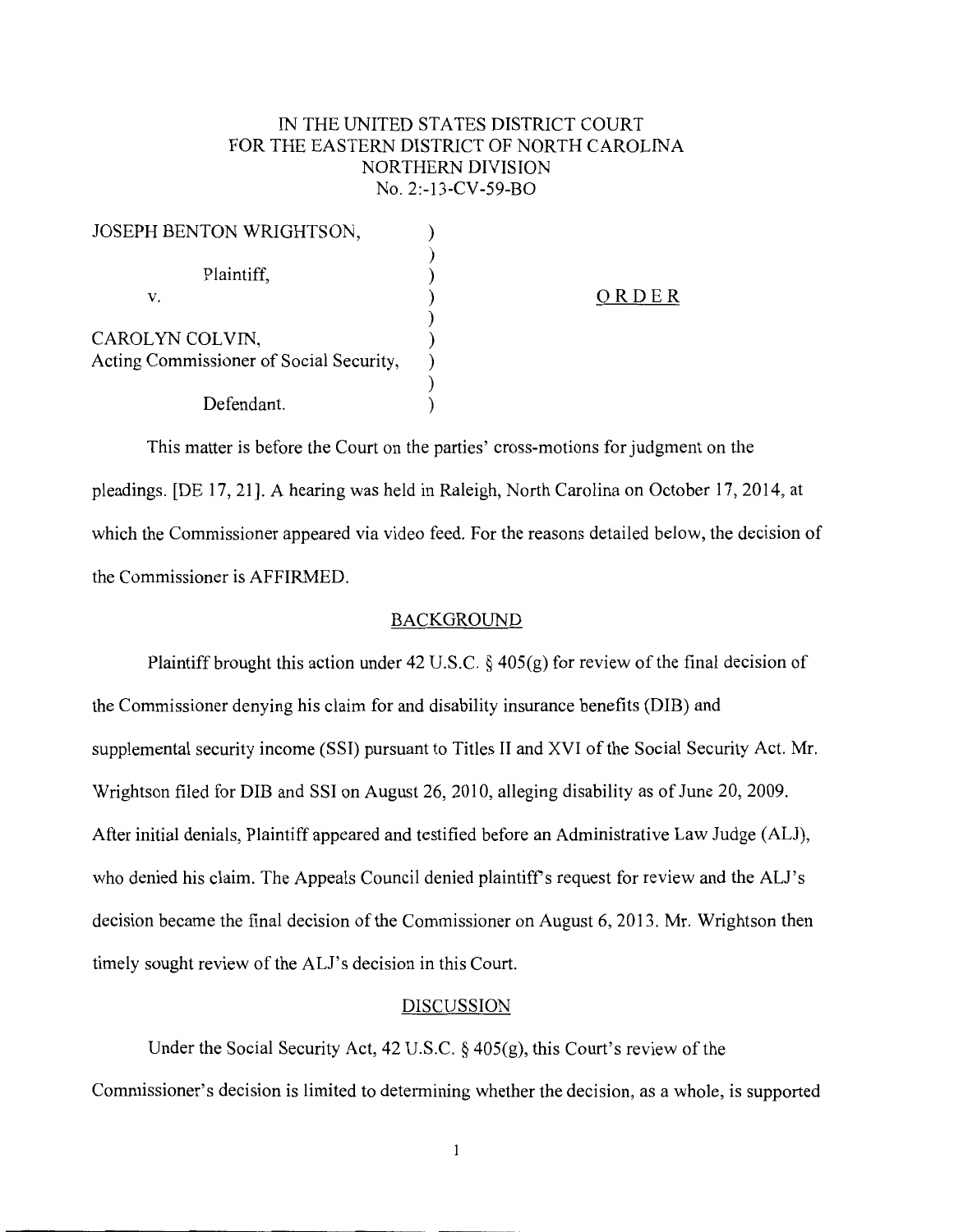by substantial evidence and whether the Commissioner employed the correct legal standard. *Richardson v. Perales,* 402 U.S. 389,401 (1971). Substantial evidence is "such relevant evidence as a reasonable mind might accept as adequate to support a conclusion." *Johnson v. Barnhart,* 434 F.3d 650, 653 (4th Cir. 2005) (per curiam) (internal quotation and citation omitted).

In evaluating whether a claimant is disabled, an ALJ uses a sequential multi-step process. First, a claimant must not be able to work in a substantial gainful activity. 20 C.F.R. § 404.1520. Second, a claimant must have a severe impairment that significantly limits his or her physical or mental ability to do basic work activities. *!d.* Third, to be found disabled, without considering a claimant's age, education, and work experience, a claimant's impairment must be of sufficient duration and either meet or equal an impairment listed by the regulations (Listing). *!d.* Fourth, a claimant may be disabled if his or her impairment prevents the claimant from doing past relevant work and, fifth, a claimant may be disabled if the impairment prevents the claimant from doing other work. *!d.* The burden of proof is on the claimant for the first four steps of this inquiry, but shifts to the Commissioner at the fifth step. *Pass v. Chater,* 65 F.3d 1200, 1203 (4th Cir. 1995).

After finding that Mr. Wrightson met the insured status requirements and had not engaged in substantial gainful activity since his alleged onset date of June 20, 2009, the ALJ determined that plaintiff had the following severe impairments: asthma, degenerative disc disease with a history of lumbar disc herniation, depression, anxiety, and diabetes mellitus. [Tr. 11]. The ALJ then found that Mr. Wrightson did not have an impairment or combination of impairments that met or equaled a Listing [Tr. 11], and had a residual functional capacity (RFC) to perform light work with limitations [Tr. 14]. The ALJ found that plaintiff could not return to

2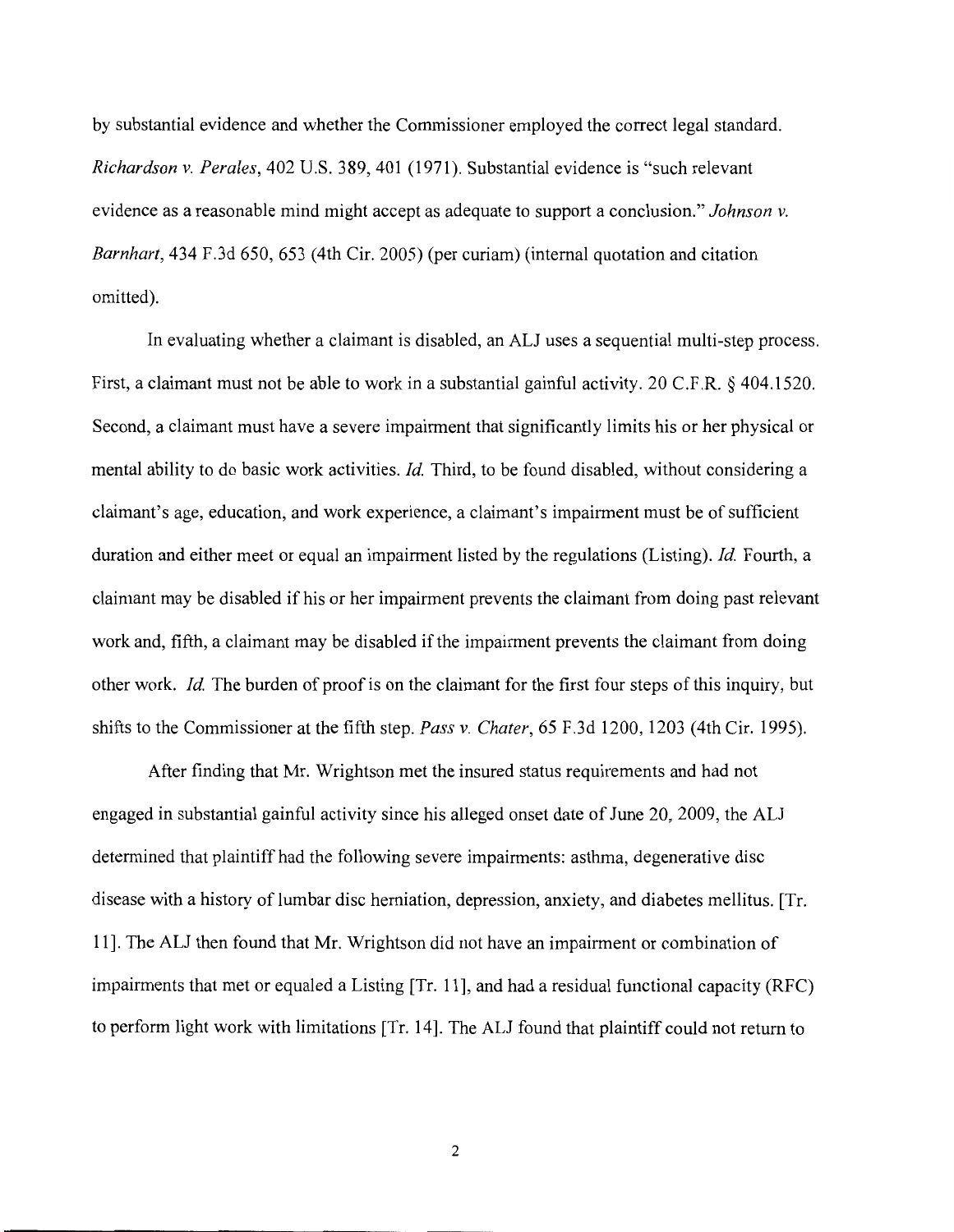his past relevant work as a sales clerk, but that there were jobs in the economy that exist in significant numbers that he could perform. [Tr. 18-19].

Mr. Wrightson contends that the ALJ erred in evaluating his credibility when formulating the RFC. Specifically, Mr. Wrightson argues that the ALJ did not give adequate weight to his testimony regarding his pain and functional limitations. The Court, however, finds that the ALI's credibility assessment of Mr. Wrightson is supported by substantial evidence. "Although a claimant's allegations about [his] pain may not be discredited solely because they are not substantiated by objective evidence of the pain itself or its severity, they need not be accepted to the extent they are inconsistent with the available evidence ... *. "Craig v. Chater,* 76 F.3d 585, 595 (4th Cir. 1996).

When making his credibility determination, the ALJ found that plaintiff's impairments could reasonably be expected to cause his alleged symptoms, but his statements concerning the intensity, persistence, and limiting effects of those symptoms were not credible. [Tr. 14]. The ALJ noted that plaintiff has not had an episode of pneumothorax since 1996, nor an episode of bronchitis since 2007. [Tr. 369, 393]. In 2011, chest x-rays were normal and a physical examination only revealed mild wheezing. [Tr 570]. Similarly, 2010 tests indicated no significant disc herniation [Tr. 494], while 2011 lumbar spine x-ray results were normal [Tr. 570]. Though plaintiff reported depression and anxiety, in follow-up examinations in July 2011 and January 2012, he reported that prescribed medications improved his symptoms. [Tr. 579, 596]. While Mr. Wrightson complained of difficulty walking, standing, and balancing, the ALJ took note of these limitations in formulating an RFC with modifications from the full range of light work. An ALJ's credibility determination is to be given great weight. *Shively v. Heckler,* 

3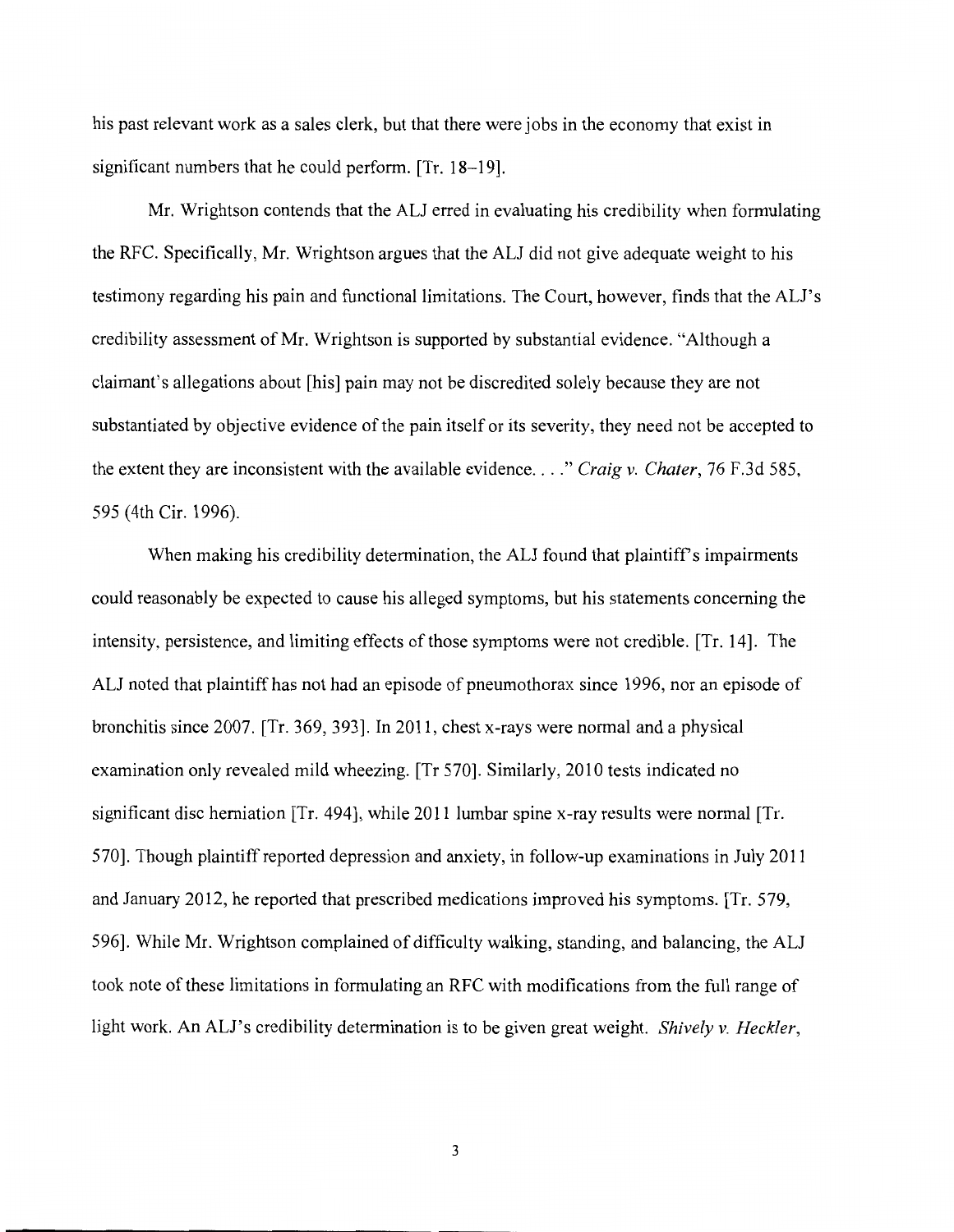739 F.2d 987, 989 (4th Cir. 1984). Given the available evidence, the Court finds no basis upon which to disturb the ALI's credibility finding.

Plaintiff also argues that the ALJ failed to properly consider the April 4, 2012, Medicaid decision that found plaintiff disabled. Plaintiff bases his argument on the fact that the ALJ only had access to the Notice of Approval, rather than the full Medicaid decision. A disability determination by another governmental agency is not binding on the Social Security Administration, but must be considered. 20 C.F.R. § 404.1527(e). Social Security Ruling 06-03p requires that other agency decisions "cannot be ignored and must be considered" and that adjudicators "should explain the consideration" given to such decisions. SSR 06-03p at \*6-7. The ALJ considered the Notice of Approval in his opinion and ultimately determined that the decision was entitled to little weight because it did not make reference to impairments or cite to specific medical evidence. [Tr. 17, 304]. The full decision also does not cite to specific medical evidence, thus the Court finds that consideration of the full decision would not affect the ALI's analysis. *See, e.g., NLRB v. Wyman-Gordon,* 394 U.S. 759, 766 n.6 (1969) ("where "remand would be an idle and useless formality," courts are not required to "convert judicial review of agency action into a ping-pong game"); *Mickles v. Shalala,* 29 F.3d 918, 921 (4th Cir. 1994) (affirming denial of benefits where the ALJ erred in evaluating claimant's pain, because "he would have reached the same conclusion notwithstanding his initial error"). As such, remand is not warranted.

Because substantial evidence supports the decision of the Commissioner, the Court affirms the Commissioner's decision.

4